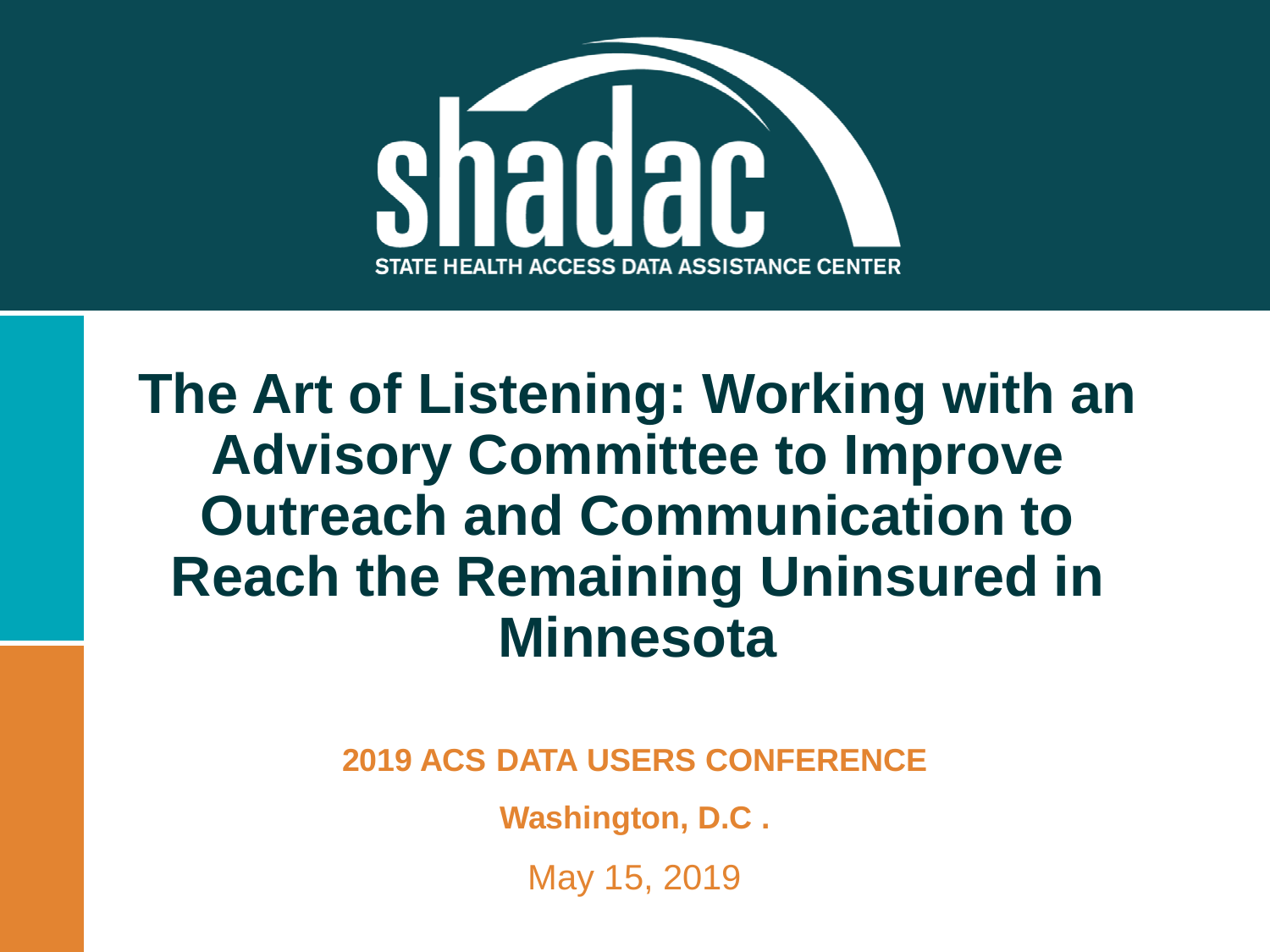# **Acknowledgements**

Funding for this work is supported by the Blue Cross Blue Shield of Minnesota Foundation

We would also like to thank the Advisory Committee for their excellent feedback and expertise.

SHADAC Coauthors:

- Kathleen Call
- Elizabeth Lukanen
- Cynthia Pando
- Karen Turner

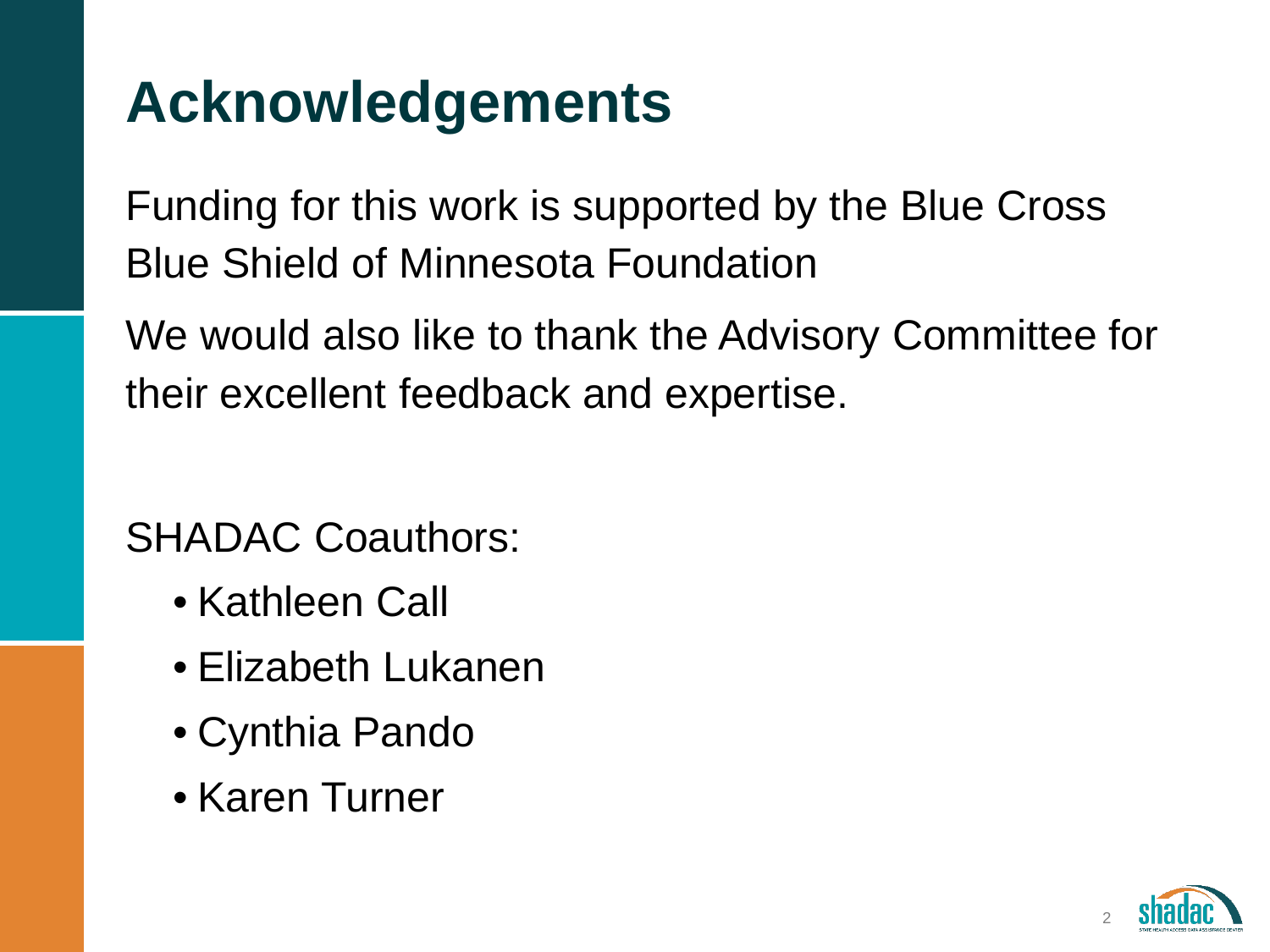# **Motivation for the project**

- Increase in uninsurance rate in Minnesota:
	- From 4.3% in 2015 to 6.3% in 2017
- Large variation in uninsurance rates
	- County rates vary from 3.5% to 15%
	- ZIP Code Tabulation Area (ZCTA) rates vary from 1.5% to 33%
- Large percentage of uninsured potentially eligible
	- Over 50% potentially eligible for public programs

Sources: 2017 Minnesota Health Access Survey and 2012-2016 American Community Survey

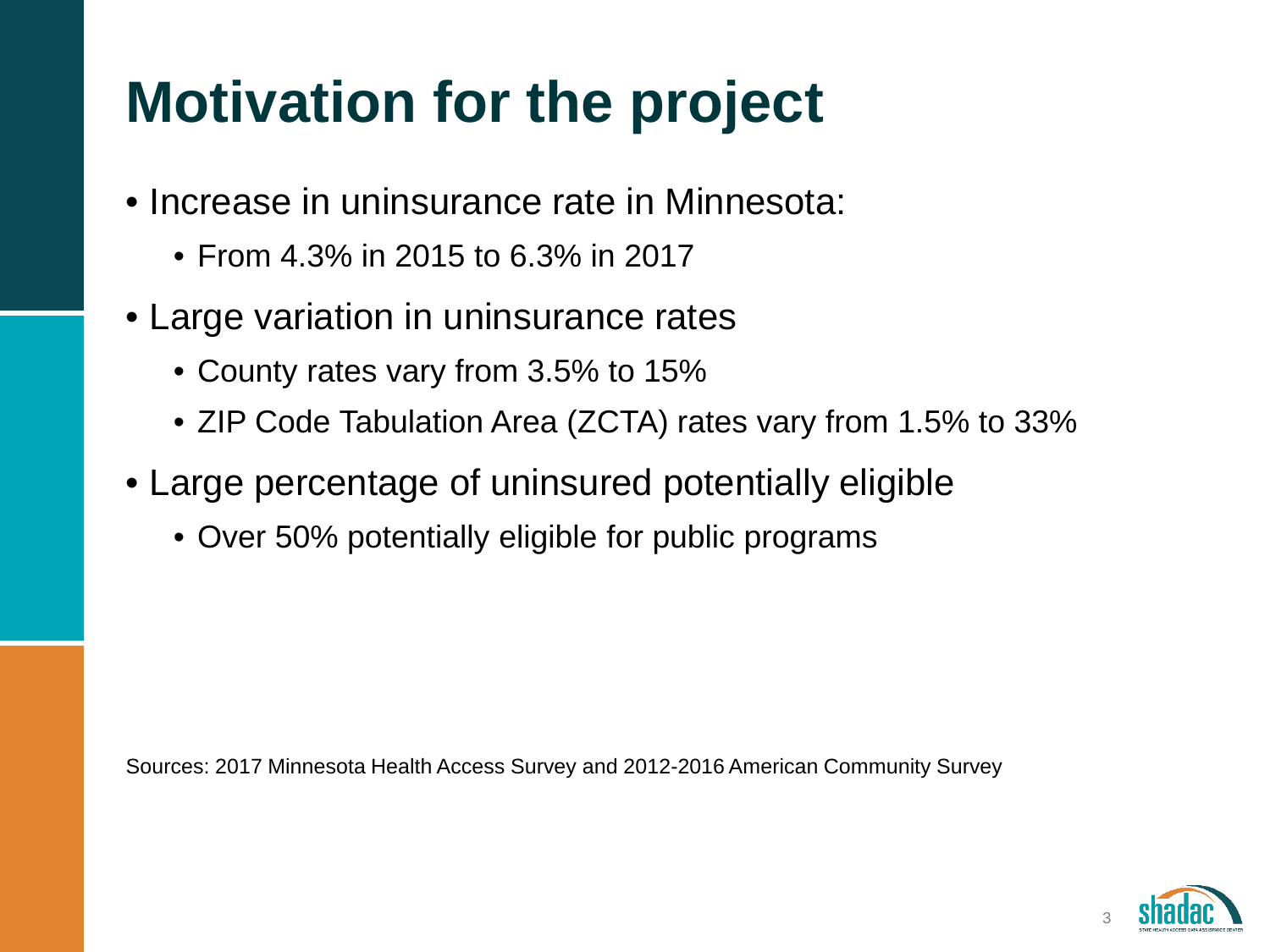# **Project overview**

**Purpose**: To provide a detailed description of the geographic location and demographic characteristics of the uninsured in Minnesota and the community context in which they live.

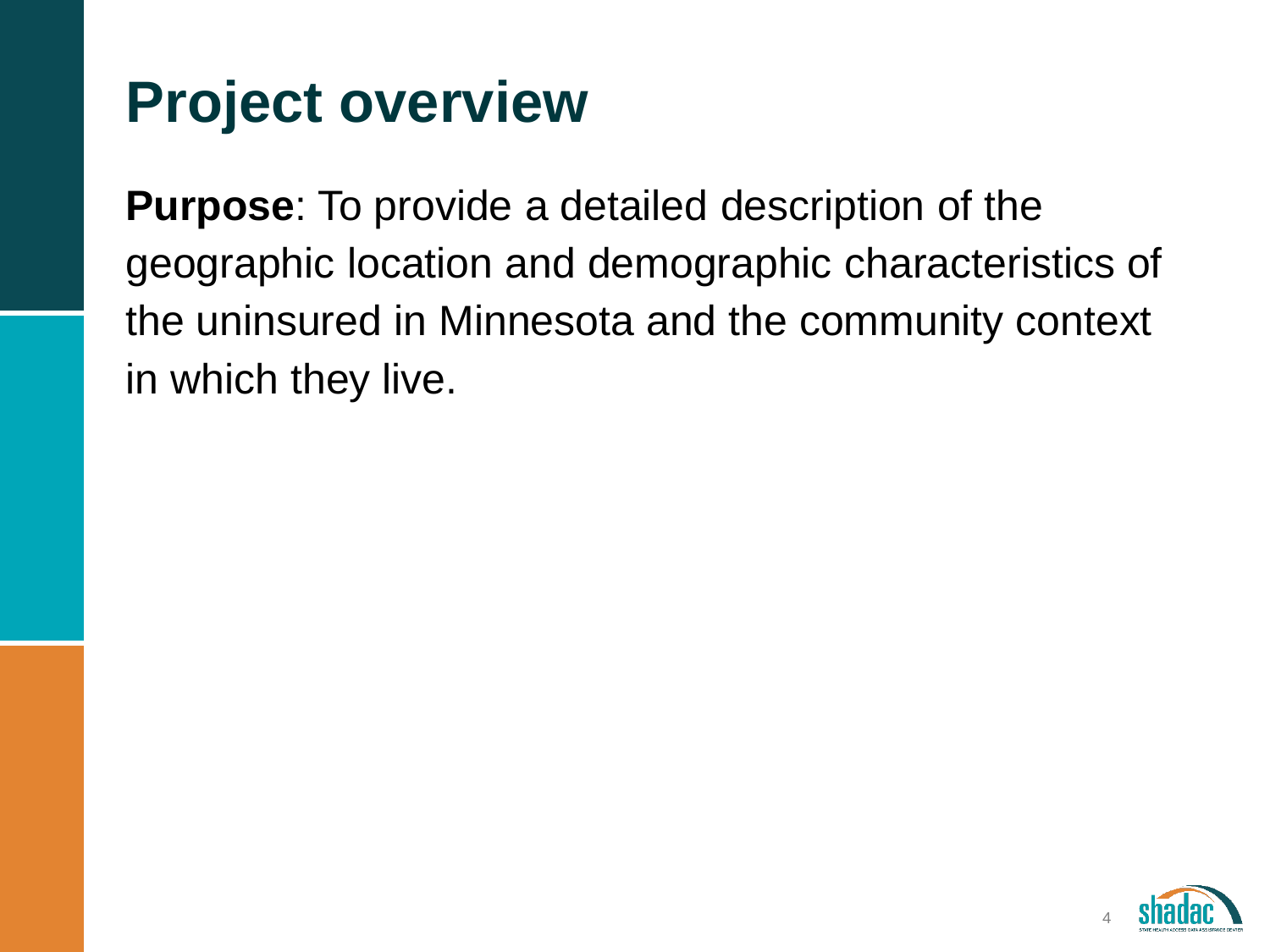# **Advisory committee**

#### **Composition:**

(1) Leaders from the Minnesota navigator organizations (2) Members of the Minnesota health policy community

**Mission:** Guide the interpretation and presentation of data, implications and creation of dissemination products

**Three Meetings:** August 2018, October 2018, March 2019

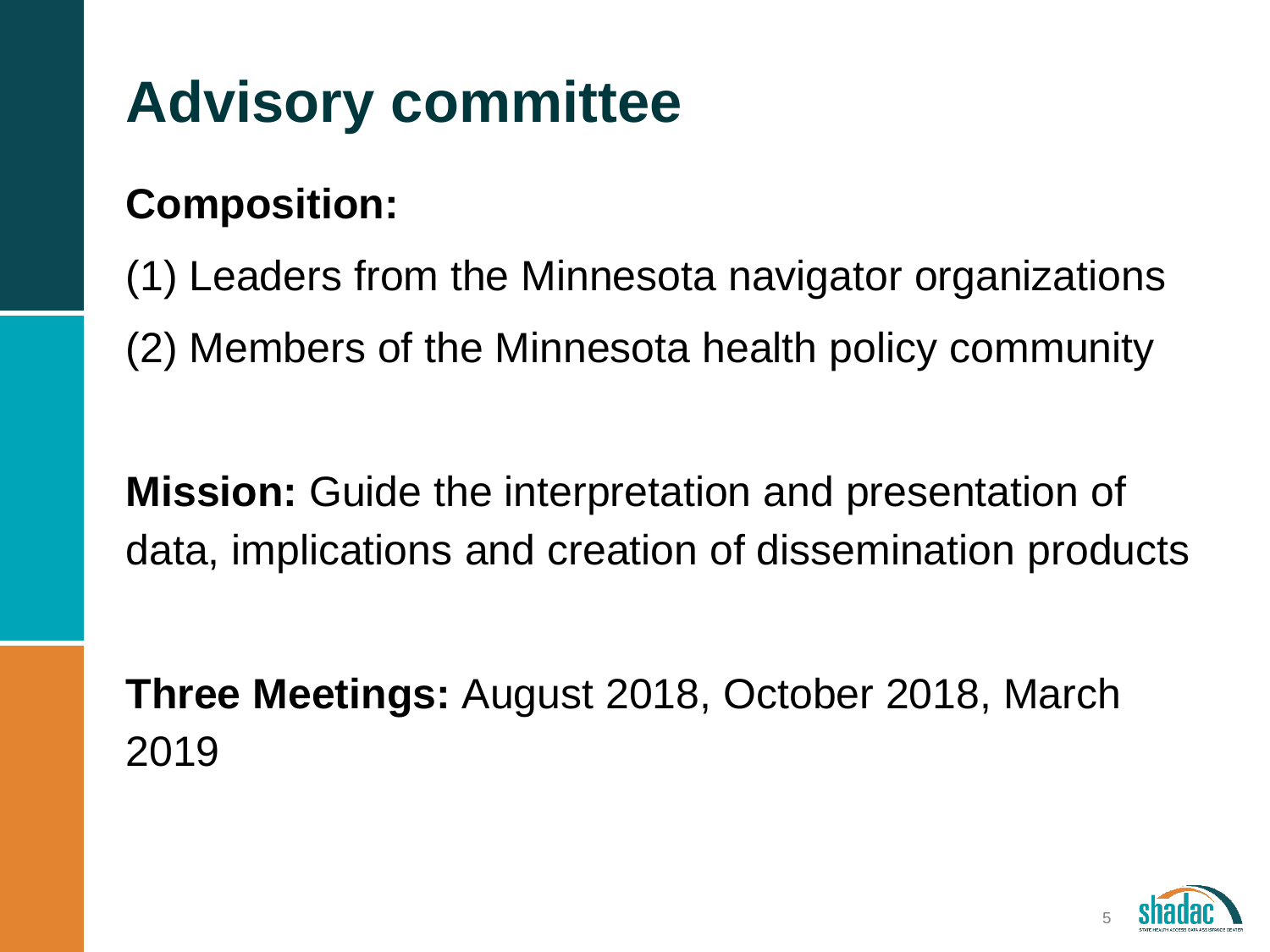# **Our initial approach**

**Data Source:** American Community Survey (ACS) 5 year AFF file 2012-2016

**Geography**: "Hotspots" defined as statewide communities with highest number or rate of uninsured (top ZCTAs and Counties)

**Profiles**: Characteristics of the uninsured and general population for each hot spot community compared to statewide estimates

**Deliverables:** Hotspot profiles with comparisons to statewide estimates

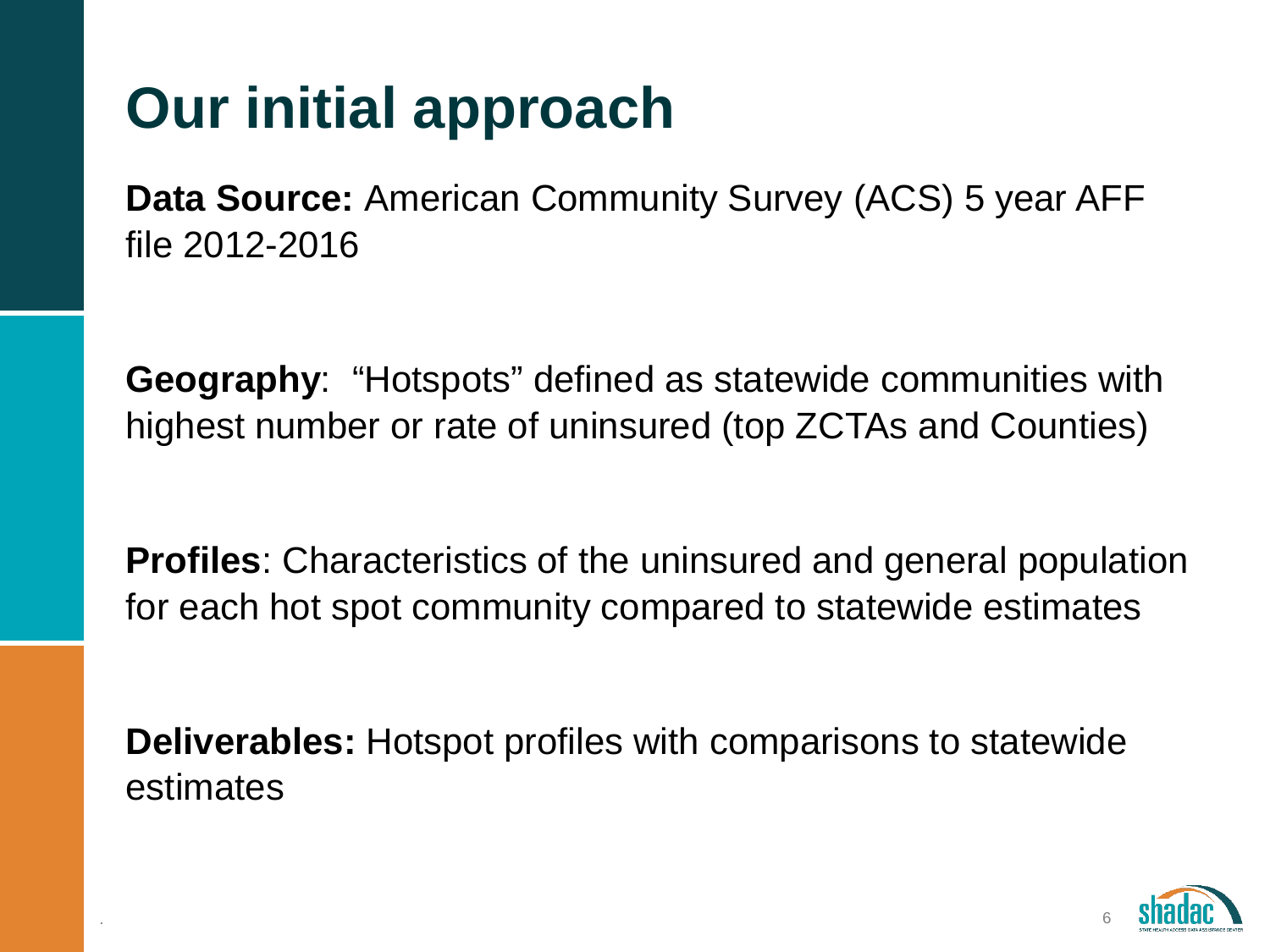# Four Lessons

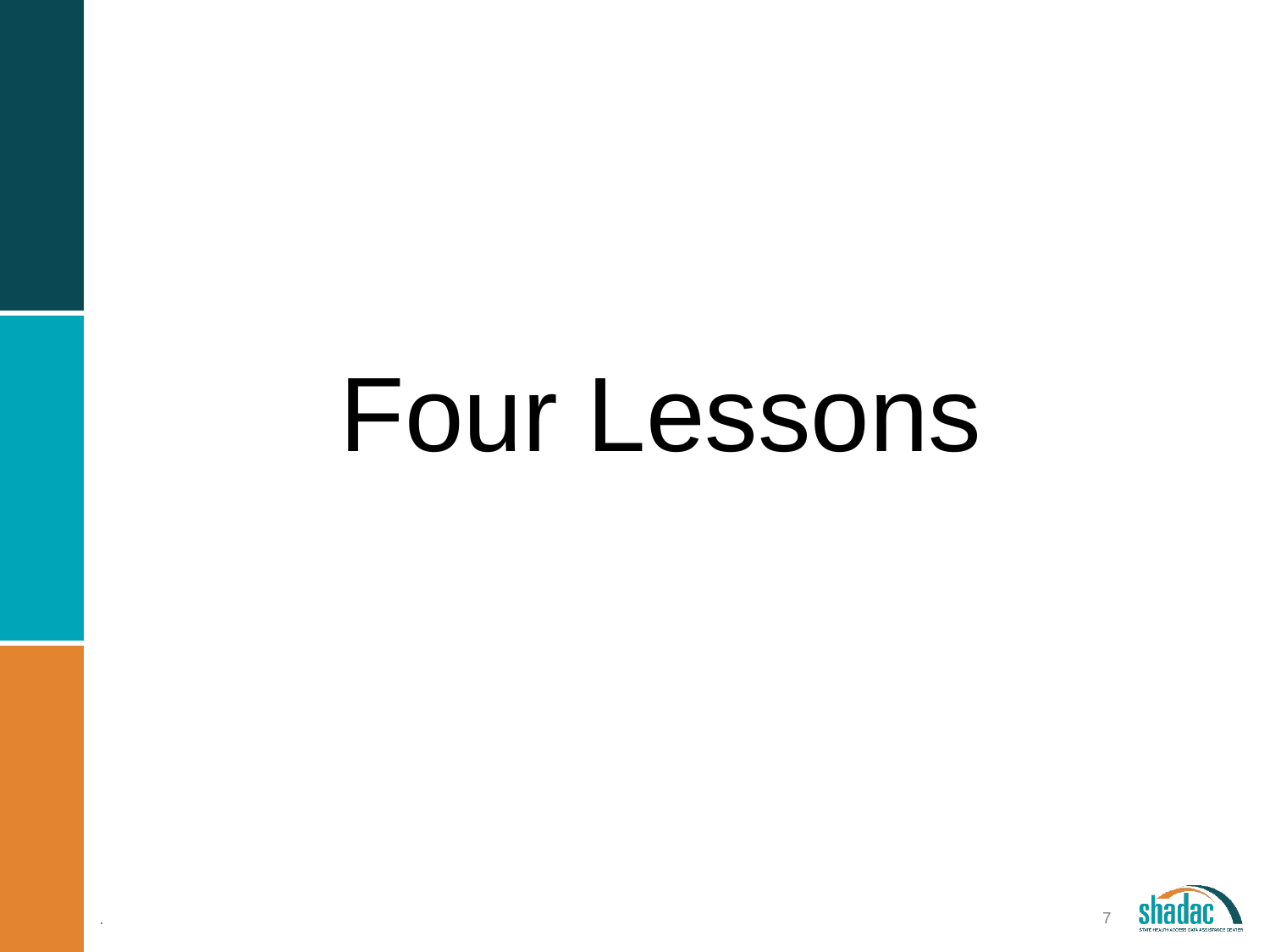#### **Lesson 1: Users want estimates at the lowest geography available**

| <b>Issues</b>                            | <b>How Addressed</b>                     |
|------------------------------------------|------------------------------------------|
|                                          | Included community profiles for          |
| <b>Policy experts and navigators</b>     | all ZIP Code Tabulation Areas            |
| want more areas included                 | (ZCTA)                                   |
|                                          | <b>Explained tradeoffs necessary to</b>  |
| <b>Budgets are constrained</b>           | accommodate the change                   |
|                                          | Used clear documentation, a              |
| Amount of data can be                    | regional focus and simple                |
| overwhelming (e.g. 900 profiles)         | interfaces                               |
| <b>Estimates can have high levels of</b> | <b>Suppressed ZCTAs if RSE&gt;30% or</b> |
| uncertainty                              | uninsured<50                             |

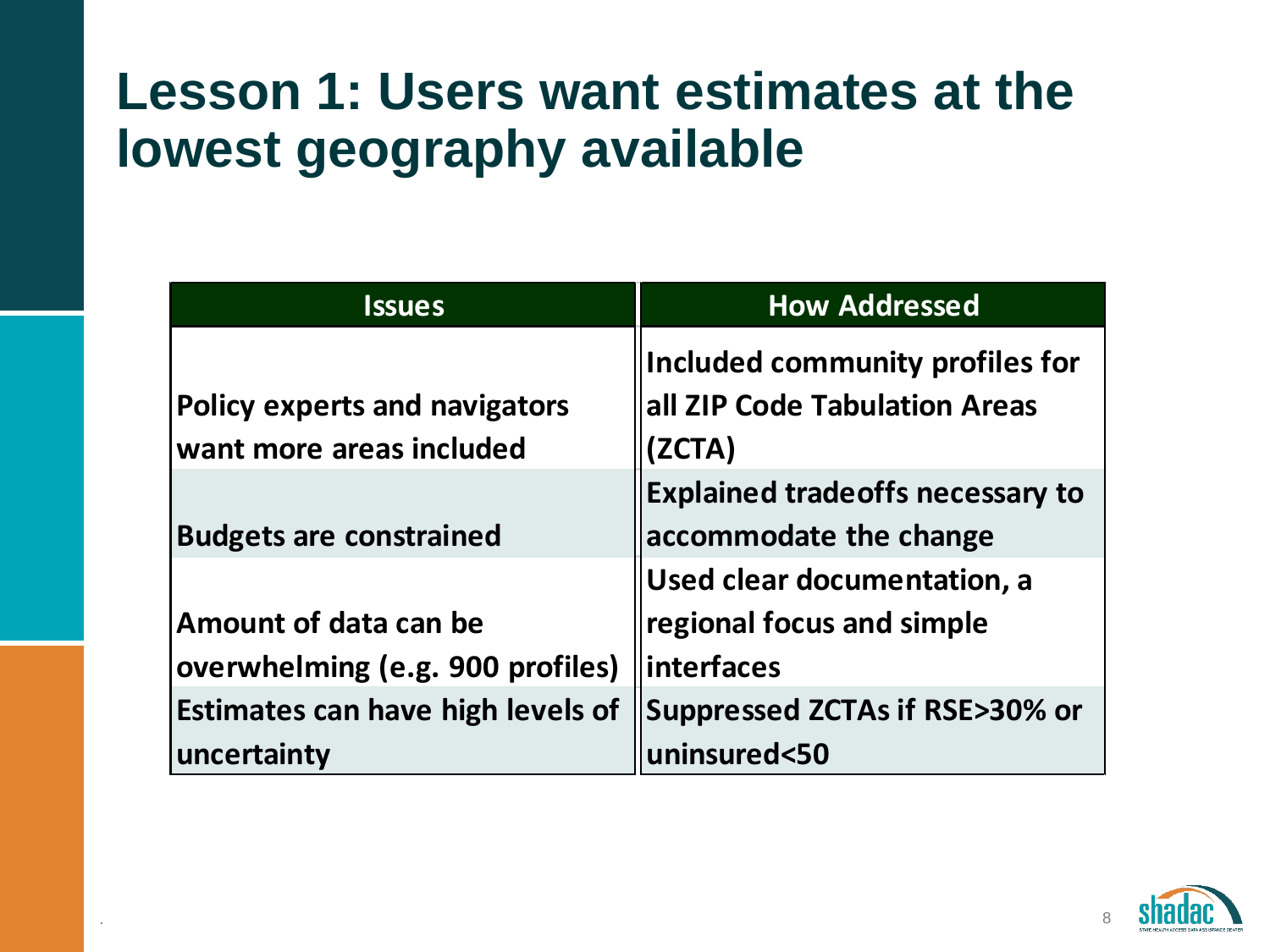#### **Lesson 2: Allow enough resources to make products understandable**

| <b>Issue</b>                                                                                        | <b>How Addressed</b>                                                                                                                                                                                                                                                                                                                            |
|-----------------------------------------------------------------------------------------------------|-------------------------------------------------------------------------------------------------------------------------------------------------------------------------------------------------------------------------------------------------------------------------------------------------------------------------------------------------|
| Are the clients comfortable with<br>using the applications and do<br>they understand the estimates? | Limited the Use of Jargon<br><b>Explained suppression rules</b><br>clearly<br><b>Walked through the application</b><br>and estimates<br><b>Provided clear documentation</b><br><b>Explained differences between</b><br>rates and characteristics<br><b>Provided examples in narrative</b><br>form on tables<br><b>Provided maps for context</b> |

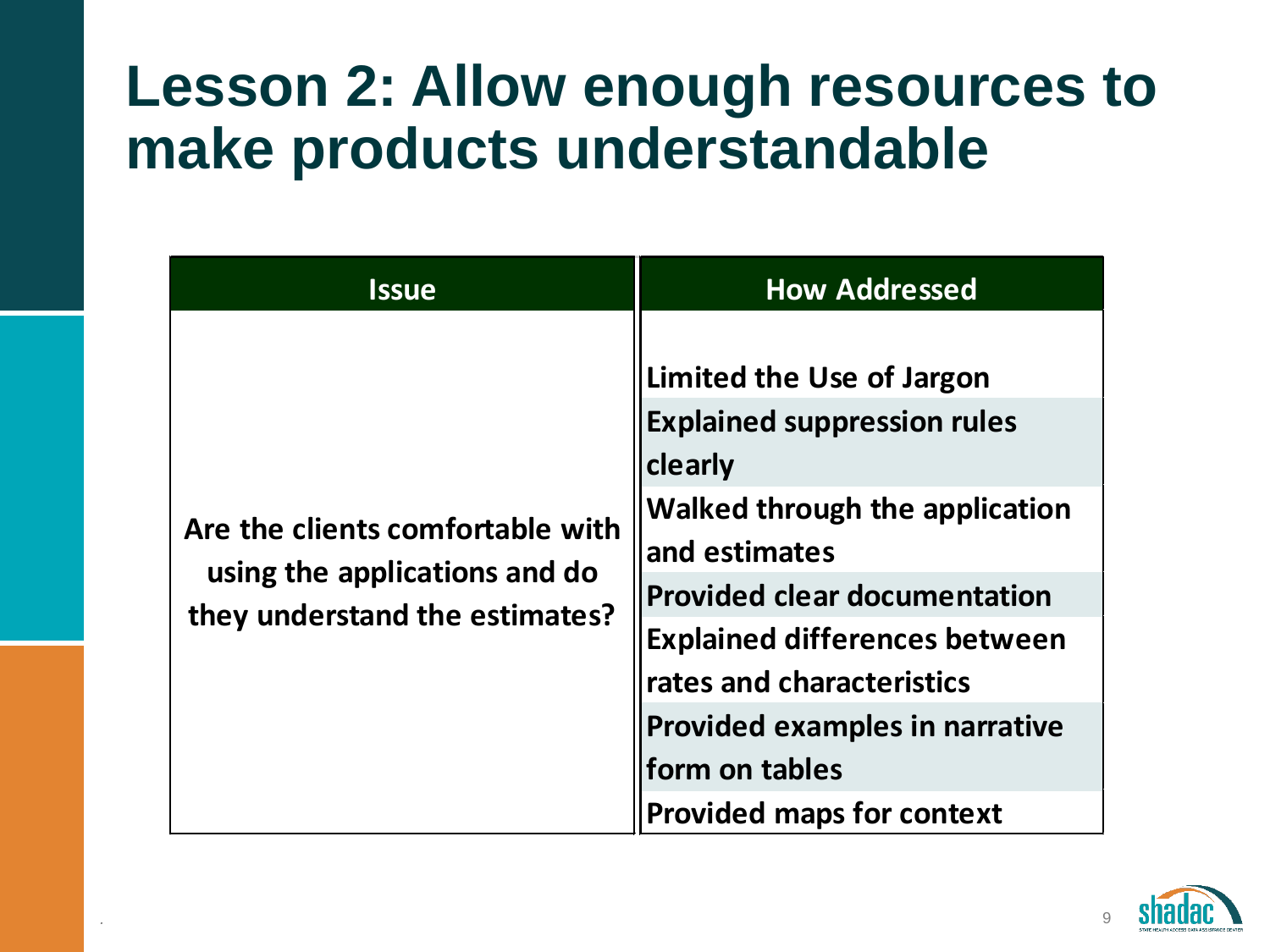## **Lesson 3: Use the specialized knowledge of the committee**

| <b>Issue</b>                                                                             | <b>How Addressed</b>                                                                                                                                                                                         |
|------------------------------------------------------------------------------------------|--------------------------------------------------------------------------------------------------------------------------------------------------------------------------------------------------------------|
| <b>Committee members have</b><br>specialized expertise that will<br>improve the project. | <b>Constantly asked for feedback</b><br><b>Beta tested applications</b><br><b>Requested data to which only</b><br>committee members have access<br><b>Engaged in informal after</b><br>meeting conversations |

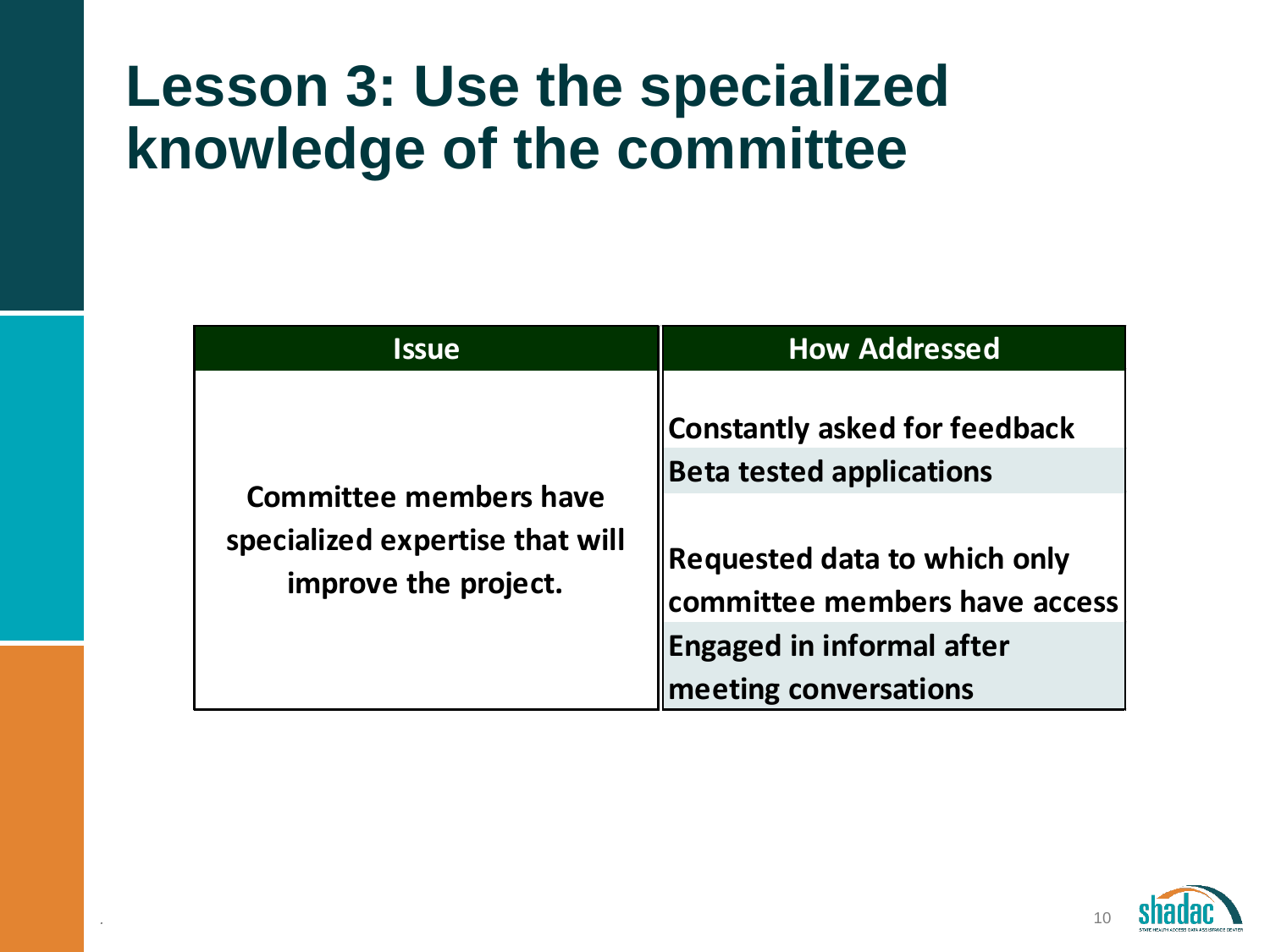## **Lesson 4: Check to see if applications and estimates are being used**

| <b>Issue</b>                                                              | <b>Responses from Committee Members</b>       |
|---------------------------------------------------------------------------|-----------------------------------------------|
| The end goal is to provide<br>applications and estimates that<br>are used | Yes they are being used for the<br>following: |
|                                                                           | To apply for grants                           |
|                                                                           | To improve targeting of outreach              |
|                                                                           | To forge partnerships                         |
|                                                                           | To communicate with policymakers              |
|                                                                           | Other organizations that could benefit        |
|                                                                           | from this research:                           |
|                                                                           | <b>County Health Services</b>                 |
|                                                                           | <b>Hospitals and insurers</b>                 |
|                                                                           | <b>Advocacy groups</b>                        |
|                                                                           | <b>Schools and health equity groups</b>       |

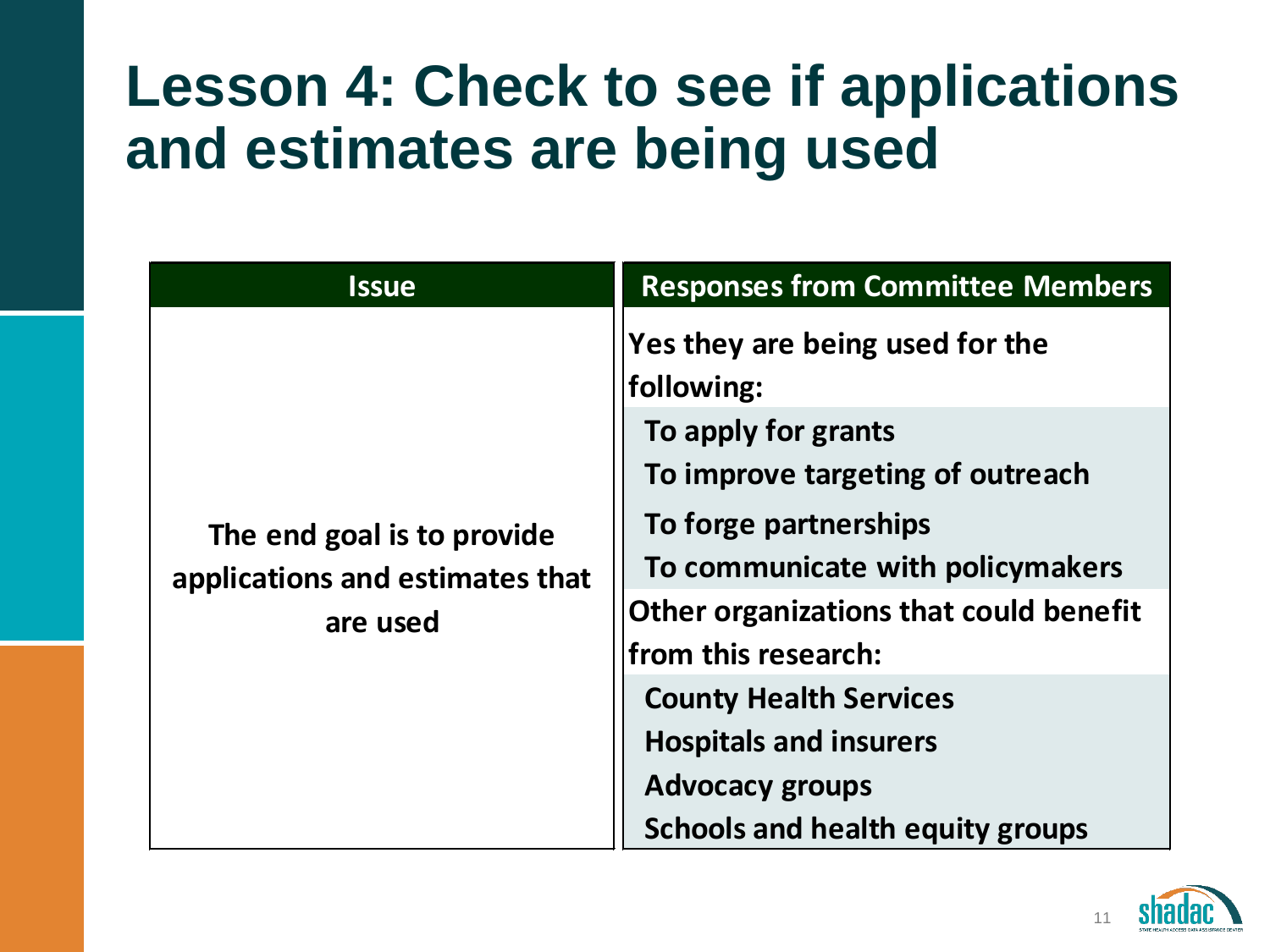# **Community Profiles**

Walk through of Community Profile Excel Workbook

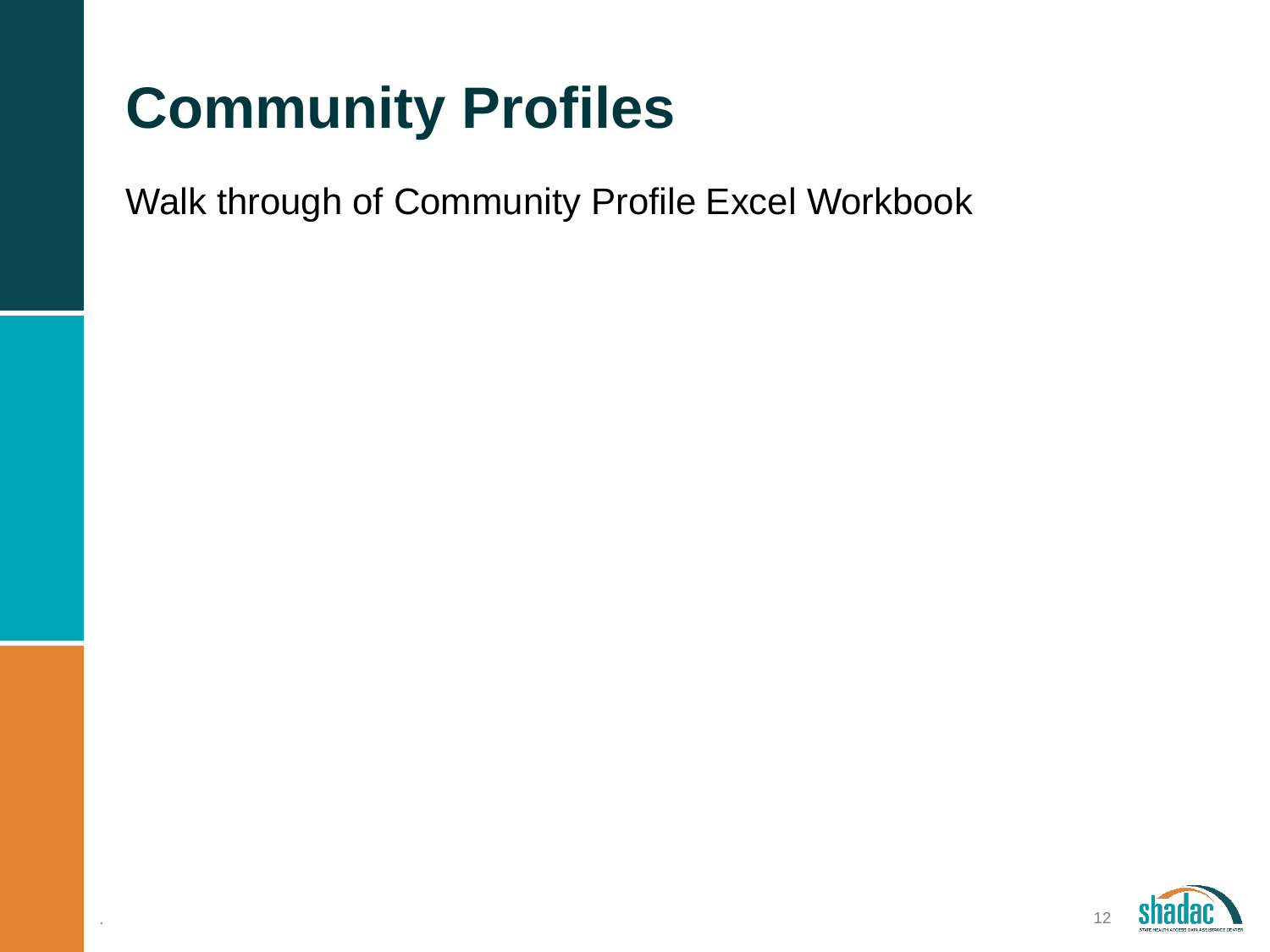#### **Interactive Map: Layers**





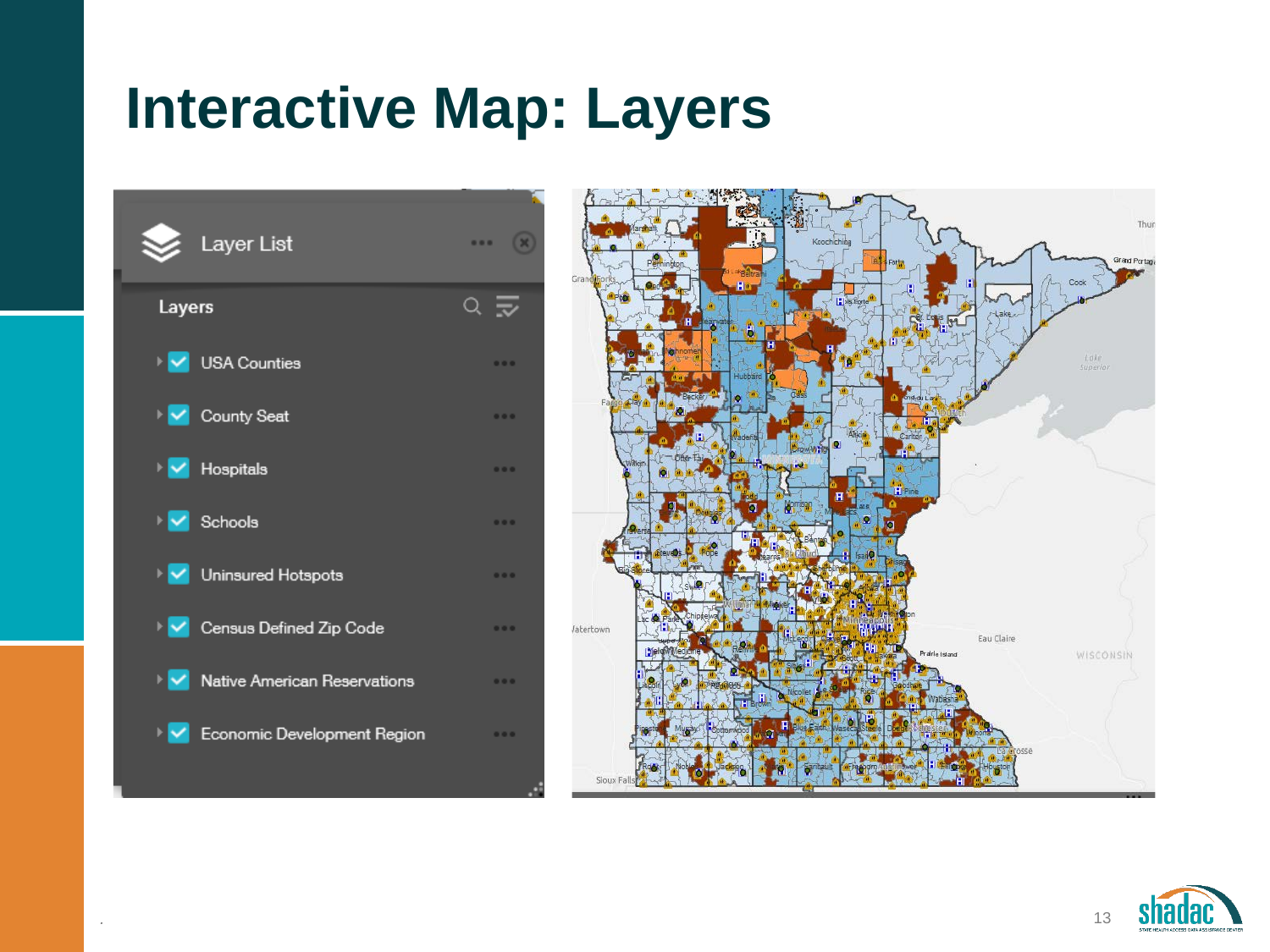#### **Interactive Map: ZCTA Location**







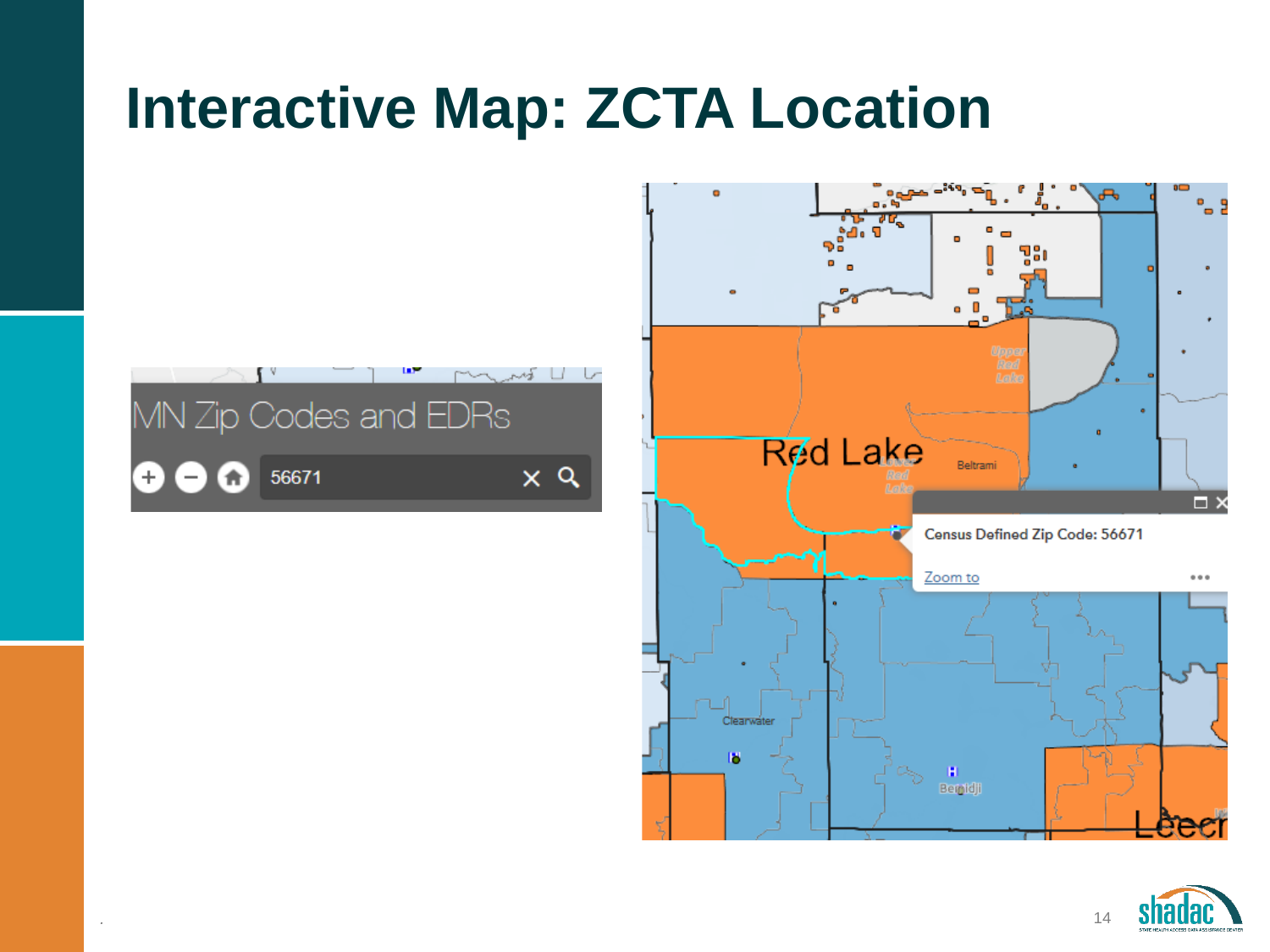# **Next Steps**

Update to 2013-2017 estimates

Finalize the community profiles

- Change titles to reflect committee recommendations
- Improve the ability to save and print
- Make the hot spot definition more intuitive
- Change the application to allow for comparisons

Finalize the interactive map

- Add navigator contacts and catchment areas
- Add link to the Minnesota Health Insurance Marketplace enrollment site